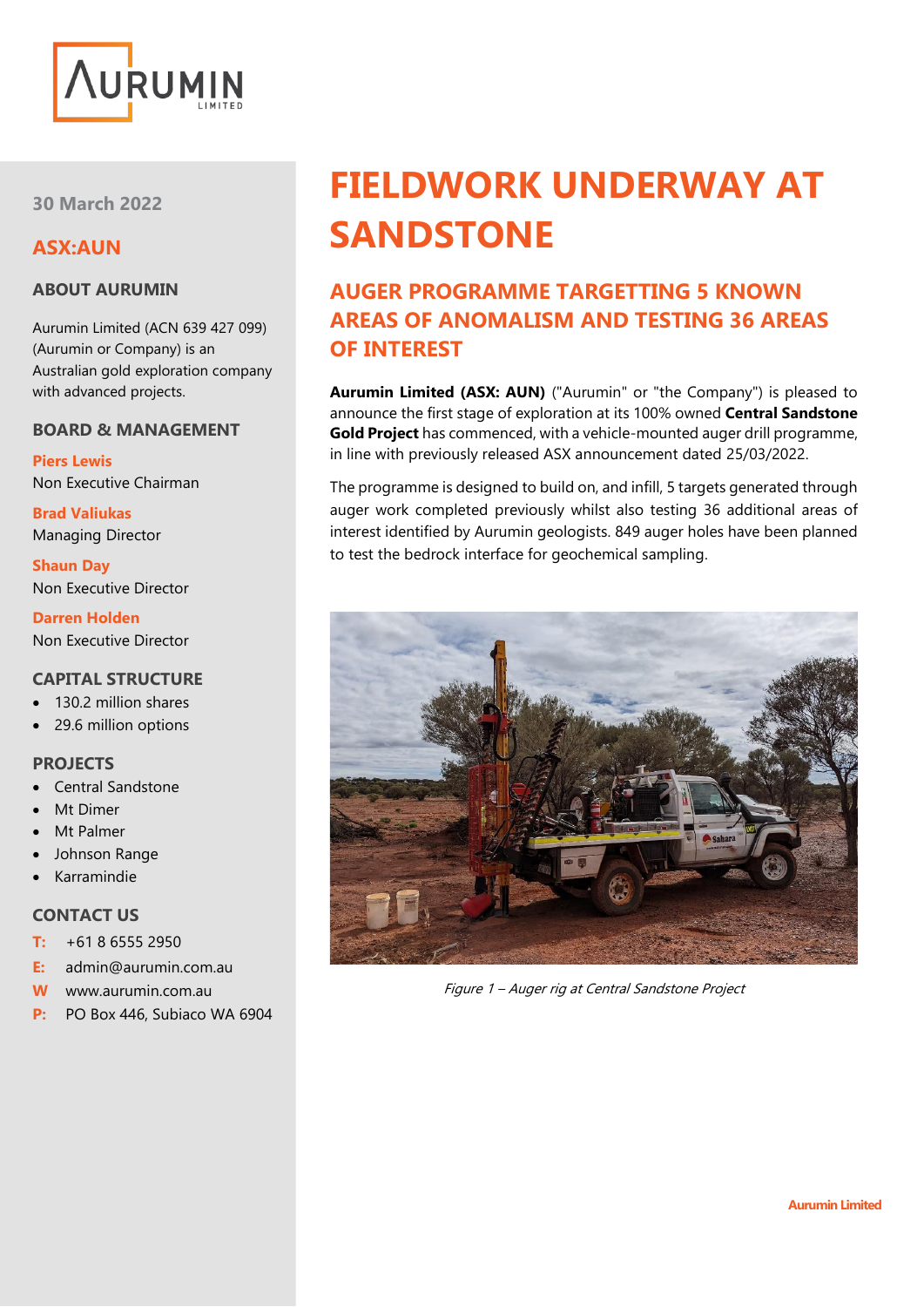30 March 2022

## **ASX:AUN**



#### **Authorisation for release**

The Aurumin Board has authorised this announcement for release.

#### **For further information, please contact**

**Brad Valiukas Managing Director T:** +61 (8) 6555 2950 **E** [admin@aurumin.com.au](mailto:admin@aurumin.com.au) **W** [www.aurumin.com.au](http://www.aurumin.com.au/)

#### **Competent Person Statement**

The information in this announcement that relates to exploration results, data quality, geological interpretations for the Sandstone Project is based on information compiled by Peter Aldridge, a Competent Person who is a Member of the Australian Institute of Geoscientists and a full-time employee of Aurumin Limited. Mr Aldridge has sufficient experience which is relevant to the style of mineralisation and type of deposit under consideration and to the activity which he is undertaking to qualify as a Competent Person as defined in the 2012 Edition of the "Australasian Code for Reporting of Exploration Results, Mineral Resources and Ore Reserves". Mr Aldridge consents to the inclusion in this announcement of the matters based on this information in the form and context in which it appears.

#### **About Aurumin Limited**

Aurumin Limited is an ASX-listed mineral exploration company focused on two project areas in Western Australia.

The **Sandstone Gold Operations** were cornerstoned by the acquisition of the **Central Sandstone Project** by the Company in early 2022.

- The **Central Sandstone Project** comprises a **784,000 ounce gold mineral resource** and significant project infrastructure that the Company aims to use to support a gold mining operation in the future.
- The Company's **Johnson Range Project** has a Mineral Resource of **64,700oz at a grade of 2.51g/t Au**, located midway between Southern Cross and Sandstone.

In addition to the Sandstone Gold Operations, the Company has a significant landholding at its **Southern Cross Operations**, including two historical high-grade production centres, Mt Dimer and Mt Palmer.

- The **Mt Dimer Project** produced over 125,000 ounces of gold from open pit and underground production of approximately 600,000 tonnes @ 6.4 g/t, and has a substantial tenure footprint.
- The historical **Mt Palmer Project** produced via open pit and underground methods, generating approximately 158,000 ounces of gold at an average grade of 15.9 g/t.

The Company is actively exploring its tenements and pursuing further acquisitions that complement its existing focus and create additional Shareholder value.

#### **Subscribe for Announcements**

To keep abreast of the Company's latest announcements and developments available to investors please subscribe to our mailing list at<https://aurumin.com.au/contact/> .